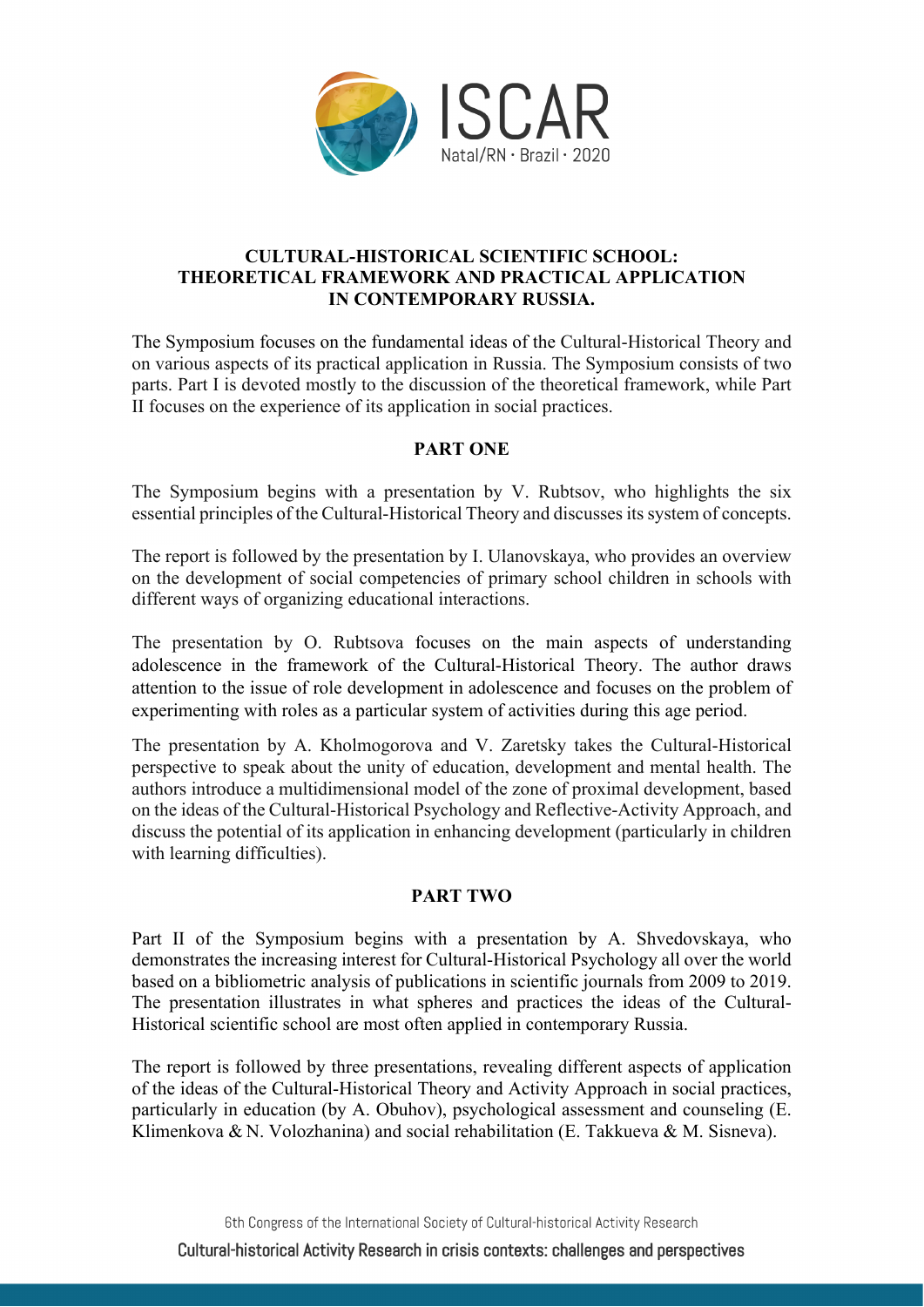**Keywords:** Cultural-Historical Theory, activity, interactions, non-classical psychology, zone of proximal development, learning, social competencies, school of developmental learning, joint problem solving, adolescence, experimenting with roles, mental health, pereghivanije, reflection, bibliometric analysis, support strategies, social rehabilitation.

#### **ABSTRACTS PART ONE**

### CULTURAL-HISTORICAL THEORY: THE ISSUES THAT L.S. VYGOTSKY BROUGHT UP

Rubtsov V.V. Moscow State University of Psychology and Education, Moscow rectorat@list.ru

The presentation focuses on the fundamentals of the Cultural-Historical Theory and discusses its system of concepts. One of the aims of the presentation is to demonstrate that Cultural-Historical Theory was to a large extent elaborated and refined by Vygotsky's students and followers (particularly, A.N. Leontiev, A.R. Luriya, L.I. Bozhovich, A.V. Zaporozhets, D.B. Elkonin, P.Ya. Galperin) — that is, by his scientific school. The report highlights the six basic principles of the Cultural-Historical Theory, which include: 1) the basis for the development of a human being is represented by a qualitative change in the social situation; 2) universal points of human's mental development are represented by learning and upbringing; 3) the initial form of activity is its full-form execution by the person on the outer — social or collective — plane; 4) psychological neoformations, which emerge in a human being, are derivative from the interiorization of the initial form of human activity; 5) significant role in the process of interiorization belongs to different sign and symbol systems; 6) an important part in the activity of human consciousness belongs to the internal unity of intelligence and emotions.

The presentation particularly emphasizes L.S. Vygotsky's idea that development of human psyche takes place due to a qualitative change of the social situation or, in A.N. Leont'ev's terms, due to a change of human activity. The importance of intelligence and emotions, as well as the processes of reflection and pereghivanije, which are internally connected, is demonstrated in relation to the process of development. The presentation also discusses the role of social interactions in learning and development of children, referring to the challenges of contemporary social (particularly, educational) practices.

**Keywords:** Cultural-Historical Theory, change of social situation, change of human activity, zone of proximal development, social interactions, learning, collective activity, reflection, pereghivanije.

# **DEVELOPMENT OF SOCIAL COMPETENCIES OF PRIMARY SCHOOL CHILDREN IN SCHOOLS WITH DIFFERENT WAYS OF**

6th Congress of the International Society of Cultural-historical Activity Research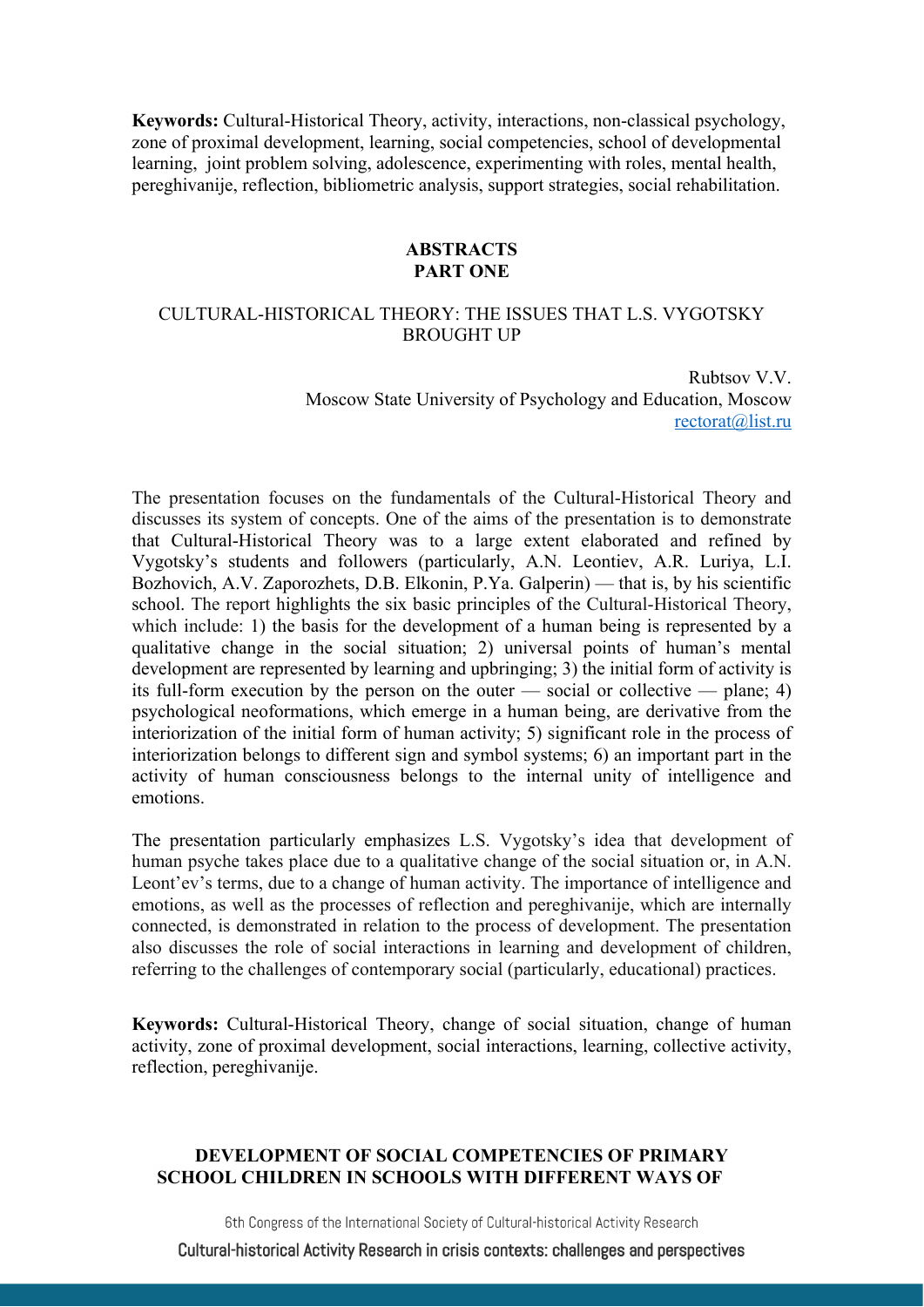#### **ORGANIZING EDUCATIONAL INTERACTIONS**

*Irina M. Ulanovskaya,* Psychological Institute of Russian Academy of Education, Moscow, iulanovskaya@mail.ru

The research considers two types of schools: a school of developmental learning (method of D. B. Elkonin – V. V. Davydov) and a school with a traditional way of organizing educational interactions. The aim of the study is to determine to what extent primary school graduates who have been trained in schools that have different educational interactions are able to carry out whole learning activity. Our hypothesis was that the development of social competencies in primary school is mediated by the ways of organizing educational interactions and communication, aimed at a joint search for a common way to solve a certain class of problems. The study involved students of the fourth grades (11 years old) from Moscow schools (258 students). These schools differ fundamentally in the content of learning interactions and the style of communication between students and between teacher and students. The "Conflict" technique is a visuallogical task for identifying a system of features and is performed in two stages: first individually, and then in a group of 4 people. Statistically significant differences in the results demonstrated by fourth-graders of different schools were obtained. The study showed that the school of developmental learning creates favorable conditions for students to master productive forms of group interaction, which significantly increases the effectiveness of joint problem solving. It is confirmed that productive forms of interaction of students are formed in special conditions when the search for the content of the problem is mediated by the search for the method of interaction itself. In the traditional school, we observed the phenomenon of "loss of object" in joint problem solving: students united in a group to solve a problem lost their focus on the content of the problem itself, replacing the process of finding a solution with a demonstration of the learned norms of interaction.

*Key words:* social competencies, school of developmental learning, joint problem solving

# CONTEMPORARY ADOLESCENCE THROUGH THE PRISM OF THE CULTURAL-HISTORICAL THEORY: ON THE ISSUE OF EXPERIMENTING WITH ROLES

Rubtsova, O.V. Moscow State University of Psychology & Education, Moscow, Russia, e-mail: ovrubsova@mail.ru

The presentation focuses on the main aspects of understanding adolescence in the framework of the Cultural-Historical Theory. Such concepts as new formations, social situation of development and leading activity are discussed in relation to this age period. It is argued that controversies about the content of development in adolescence are due to the fact that so far no "ideal form" has been clearly indicated for this age. An attempt is made to discuss a little-known text by L.S. Vygotsky – "Concrete human psychology" – where the issue of social roles and the importance of investigating them in adolescence was highlighted. L.S. Vygotsky interpreted the notion of role as a key mechanism, responsible for the regulation of higher mental functions in various social interactions.

6th Congress of the International Society of Cultural-historical Activity Research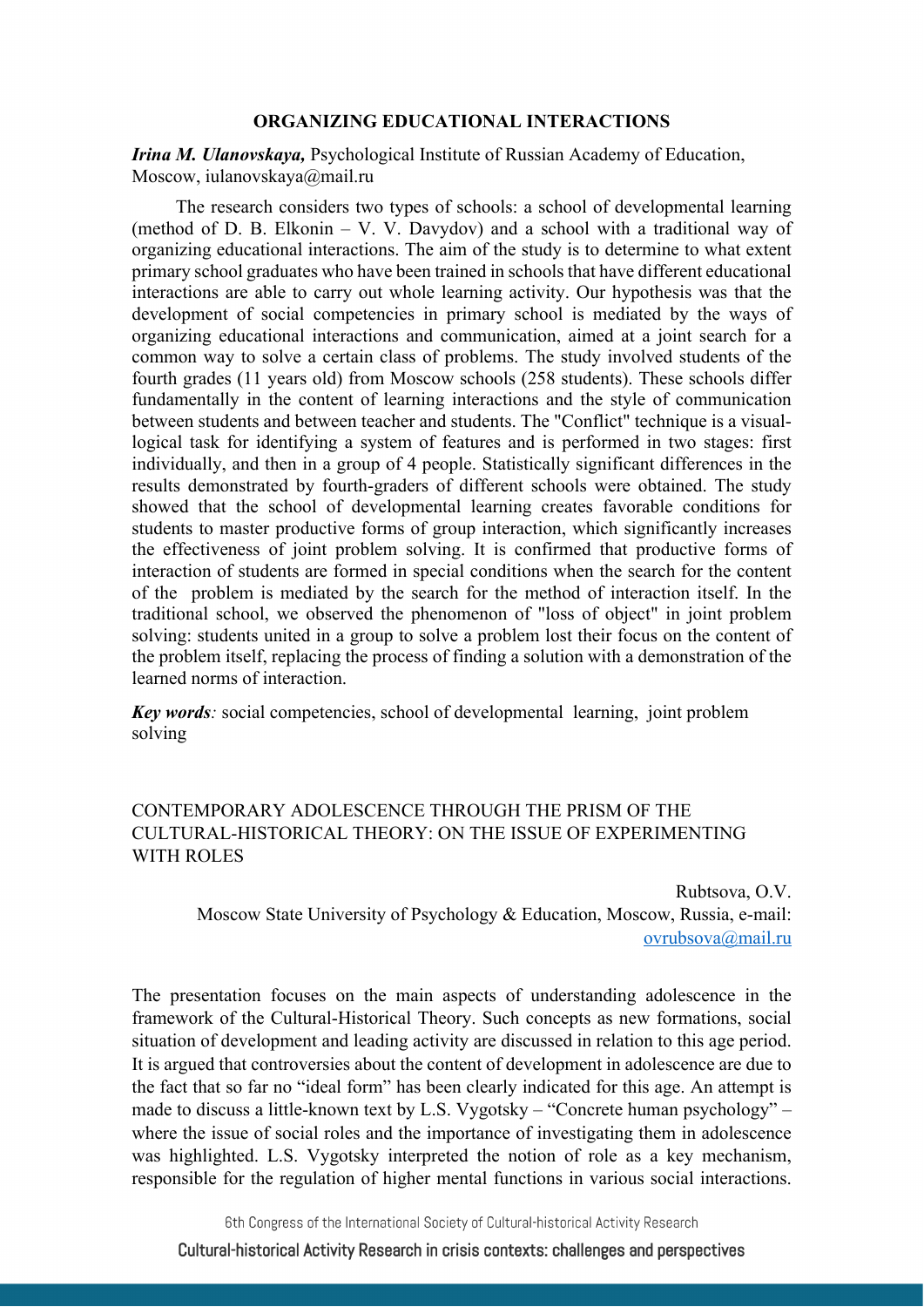For a number of reasons – particularly, historical – the concept of role has long remained almost neglected in Russian psychology. Thus, the article draws attention to the issue of role development in adolescence and focuses on the problem of experimenting with roles as a particular system of activities during this age period.

Keywords: adolescence, psychological age, new formations, social situation of development, leading activity, drama, ideal form, social role, experimenting with roles, role development.

### THE UNITY OF EDUCATION, DEVELOPMENT AND MENTAL HEALTH: CULTURAL-HISTORICAL PERSPECTIVE

Kholmogorova A.B. Moscow Research Institute of Psychiatry, branch of National Medical Research Centre of Psychiatry and Narcology kholmogorova-2007@yandex.ru Zaretsky V.K., Moscow State University of Psychology and Education, Moscow Zar-victor@yandex.ru

The report focuses on the theoretical framework, applied for organizing work and interaction of various specialists, who assist children with learning difficulties (teachers, counsellors, therapists etc.). The multidimensional model of the zone of proximal development, based on the ideas of the Cultural-Historical Psychology and Reflective-Activity Approach, is discussed in this context. The authors connect different types of assistance to various developmental dimensions and consider them as technologies for enhancing the client's development. The authors reflect on the essence of such concepts as collaboration, zone of proximal development, subject position ("subjectness"), reflection, and problem's epicenter. The authors present different ways of operational application of these concepts in assisting children with learning difficulties. The potential of the concept of double resource is discussed for developing new techniques of working within the zone of proximal development; it is demonstrated, how certain technologies of organizing the client's reflection rely on this concept. The authors provide examples of consulting children in the framework of this approach.

**Keywords**: Cultural-Historical Psychology, assistance in overcoming learning difficulties, cognitive-behavioral therapy, Reflective-Activity Approach, multidimensional model of the zone of proximal development, reflection, double resource, problem's epicenter.

6th Congress of the International Society of Cultural-historical Activity Research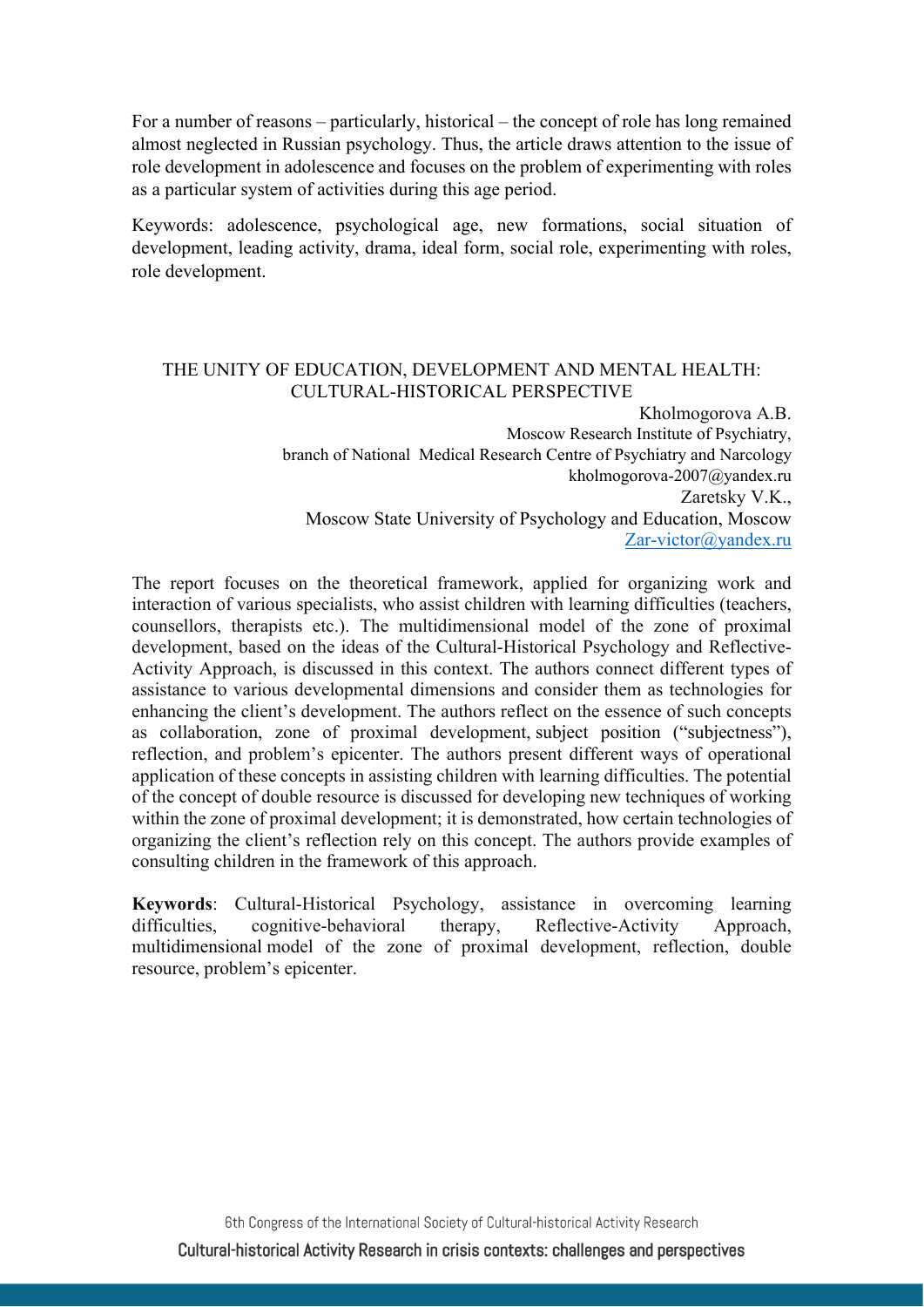### **PART TWO**

### VYGOTSKY'S IDEAS IN SCIENTIFIC PUBLICATIONS: A TEN YEARS' ANALYSIS (2009-2019)

Shvedovskaya A.A. Moscow State University of Psychology and Education anna.shvedovskaya@mgppu.ru

One of the significant indicators for assessing the level of the international transfer of scientific knowledge in the field of Cultural-Historical Psychology and Activity Approach is the nature of quoting key concepts and the main representatives of the approach in international sources. The development and dissemination of the ideas of the Cultural-Historical Psychology is largely connected with the contribution of Russian scientific journals. Moscow State University of Psychology and Education is the largest publisher of psychological journals in Russia. 13 scientific journals are published by this organization, seven of which are indexed in Web of Science and one in SCOPUS. All publications support a policy of open access to scientific knowledge. The most relevant among journals committed to Cultural-Historical scientific school is the journal «Cultural-Historical Psychology», which is dedicated to history, current advances and future perspectives of L.S. Vygotsky's theory.

The presentation provides a bibliometric analysis of publications in Russian and English in order to identify the representation of the key concepts of Cultural-Historical Psychology in Russian and international publications in scientific journals for the period 2009-2019. A bibliometric analysis of publications (scientific articles) was carried out on the basis of the Russian Scientific Index citations (RSCI), Web of Science and Google Academy on a sample of 4,000 publications. A list of key concepts and names of the main representatives of the Cultural-Historical Approach in the amount of 27 words for bibliometric analysis is determined. The list of keywords is based on an expert assessment of 50 leading Russian experts in the field of Cultural-Historical Psychology (indicators of the h-Index (RSCI) of experts range from 8 to 32). A steady increase in the number of publications, containing key concepts of Cultural-Historical Psychology both in Russian and English is revealed. Various fields of the practical application of the theory are demonstrated.

**Keywords:** bibliometric analysis, Cultural-Historical Psychology, Activity Approach, L.S. Vygotsky.

# EDUCATION AS "A MASTERY" OF THE CULTURAL NORM OF LEARNING RESEARCH ACTIVITIES: THE PRACTICE OF IMPLEMENTING CULTURAL-HISTORICAL PSYCHOLOGY IN THE WORK WITH CHILDREN AND ADOLESCENTS IN RUSSIA

Obuhov A. S. Higher School of Economics, aobuhov@hse.ru

The presentation focuses on the experience of educational practice, built in line with Cultural-Historical Psychology, which considers the formation of independence and productive activity of the subject as the key task of learning. This perspective implies

6th Congress of the International Society of Cultural-historical Activity Research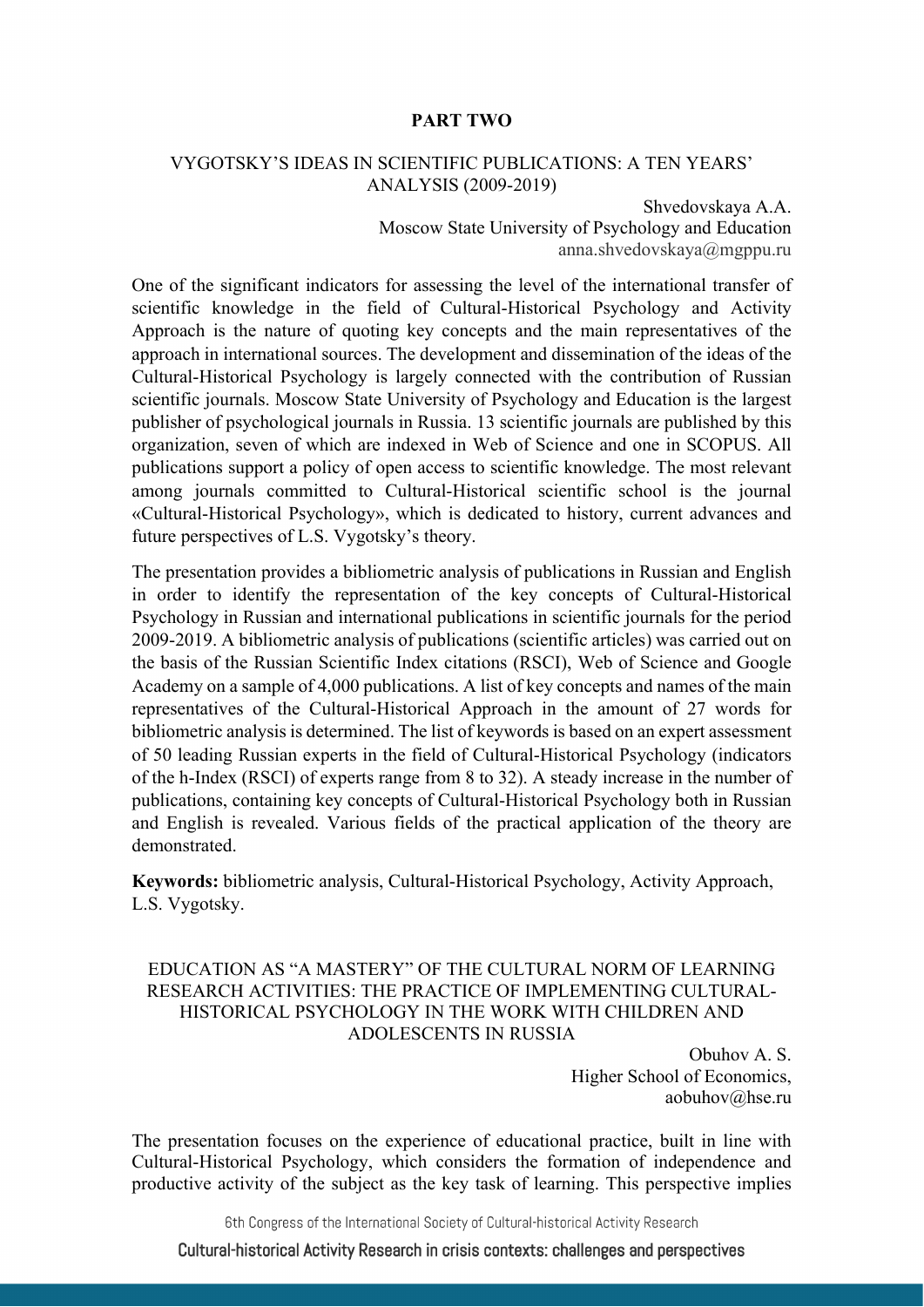"mastery of one's own behavior" (L.S. Vygotsky), which occurs via interiorization of the cultural norm of action, via formation of self-regulation of activity in the process of achieving a goal/bringing into life a plan or an idea.

One of the forms of educational practices in Russia, which has been actively developed since the beginning of the 1990s, is represented by research (exploration) activity. The idea to introduce research activities into the system of education was at first initiated by concrete teachers and schools, and now this kind of learning is included into the requirements of Federal Educational Standards at all levels.

To support and develop the research activity of a child, an adult has to respond positively to the child's interest, help him or her discover new tools and materials for these discoveries. It is necessary to study together with the child what is interesting to him/her, ask leading or clarifying questions, rather than give ready-made answers (as a direct answer to the question closes the cognitive situation).

Research activity is based on sensitivity to novelty. The author claims, that it is usually demonstrated only by a small number of children. Most of them show social sensitivity an interest in the curiosity of another child. This helps to maintain interest in new objects or phenomena when children are in the process of group interaction. Children with different cognitive strategies mutually enrich and maintain the stability of cognitive activity. This determines the importance of building learning research activities in the logic of social constructivism.

The presentation discusses the experience of organizing learning research activities of children and adolescents in the educational system of Russia.

**Keywords:** educational practice, self-regulation, Cultural-Historical Psychology.

EVALUATION OF SUPPORT STRATEGIES USED BY STUDENTS OF ASSISTING PROFESSIONS (PSYCHOLOGISTS AND TEACHERS) IN THE PROCESS OF LIVING THROUGH ("PEREZHIVANIE") DIFFICULT SITUATIONS BY ADOLESCENTS

> E.N. Klimenkova, N.S. Volozhanina «South-West» State Educational Complex, Moscow, Russia, klimenkovaliza@gmail.com

The report highlights the importance of exploring comforting strategies in the context of the contemporary social situation of development in young people. The authors emphasize its dramatic negative effect on young people's mental health and describe current trends in psychological research, aimed at resisting destructive social processes and valuing comforting, compassion and self-compassion strategies as important for psychological well-being. The article presents a modification of F. Vasilyuk and E. Sheryagina's Comforting Strategies Technique, which is based on Vygotsky's internalization theory. The key element of the modification is a new methodology of data processing, which relies on the concept of social support as well as on Reflective- Activity

6th Congress of the International Society of Cultural-historical Activity Research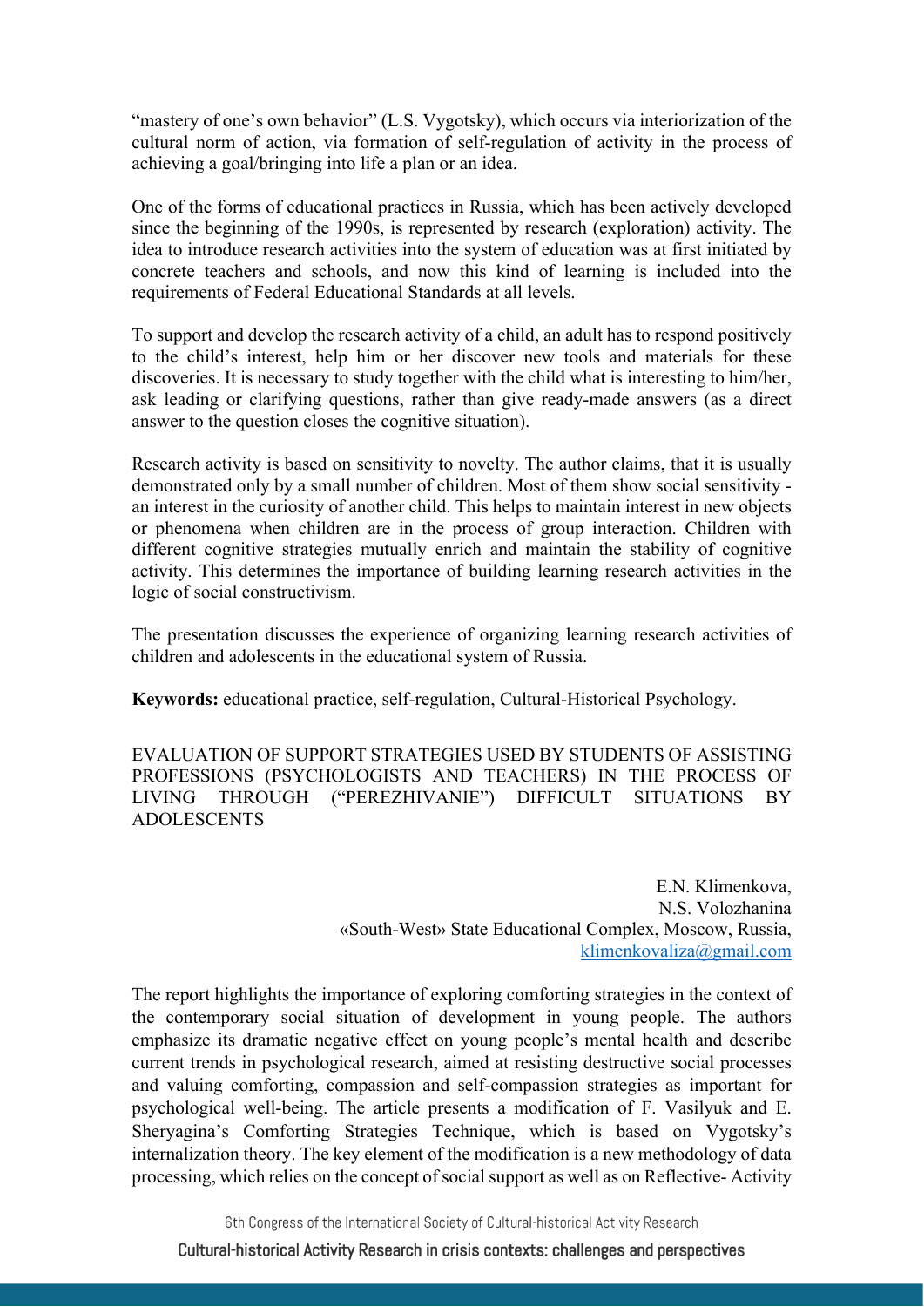Approach. The following categories were introduced to assess the quality of support: antisupport, formal support, instrumental, reflective and emotional support, as well as combined types. The authors discuss outcomes of a validation study, which used independent expert ratings and correlation analysis on a sample of 282 subjects that included school and college students, students of university programmes in psychology and teacher training, as well as practicing psychologists. The modified technique can be used to carry out differentiated evaluation of the support quality in different age and professional groups by identifying the correlation between the types of support differing in the efficacy to normalize emotional state and to create conditions for the development of mind.

**Keywords:** experiencing (perezhivanie), comforting, empathy, social situation of development, social support, types of support, antisupport, formal support, reflective support, instrumental support, emotional support, compassion, self-compassion, Reflective-Activity Approach.

RESTORATION OF CONSTRUCTIVE ACTIVITY OF PATIENTS IN THE CONDITIONS OF PSYCHONEUROLOGICAL BOARDING SCHOOLS ON THE BASIS OF THE PRINCIPLES OF CULTURAL-HISTORICAL AND ORGANIZATIONAL PSYCHOLOGY

> E.V. Takkueva, M.E. Sisneva Training and Development Department of LLC "Sheremetyevo VIP", Moscow, Russia takkueva@mail.ru

In 2012, the Russian Federation ratified the International Convention on the Rights of Persons with Disabilities. The most important principles of the Convention are the full and effective engagement and inclusion of people with disabilities in society, their acceptance as a component of human diversity and equality of opportunity. Due to the important goal of reforming the system of psychoneurological residential care facilities, scientific research on the psychological methods of socializing the patients living in residential care facilities through the activation and development of their psychological resources and social competencies is becoming particularly essential. In 2008-2019, in three psychoneurological residential care facilities in Moscow five groups of motivational training were carried out, aimed at enhancing and developing the resources of social adaptation of patients with schizophrenia. The study of the effectiveness of motivational training involved 25 patients aged from 20 to 70. Work with patients was carried out using the technologies of motivational trainings developed in organizational psychology taking into account the peculiarities of violations of the motivational sphere of patients and relying on the principles of Cultural-Historical Psychology and Reflective-Activity Approach: movement strictly in the zone of proximal development, support of the subjective position of patients, emphasis on resources etc. The study was conducted before and after training using self-evaluation techniques. The conducted study of effectiveness of motivational training showed that the proposed program contributes to positive changes in the motivational sphere of patients: the self-evaluation of effectiveness in interpersonal sphere has increased, the important constructive strategy of seeking social support is used more often, likewise increases the willingness to cooperate

6th Congress of the International Society of Cultural-historical Activity Research